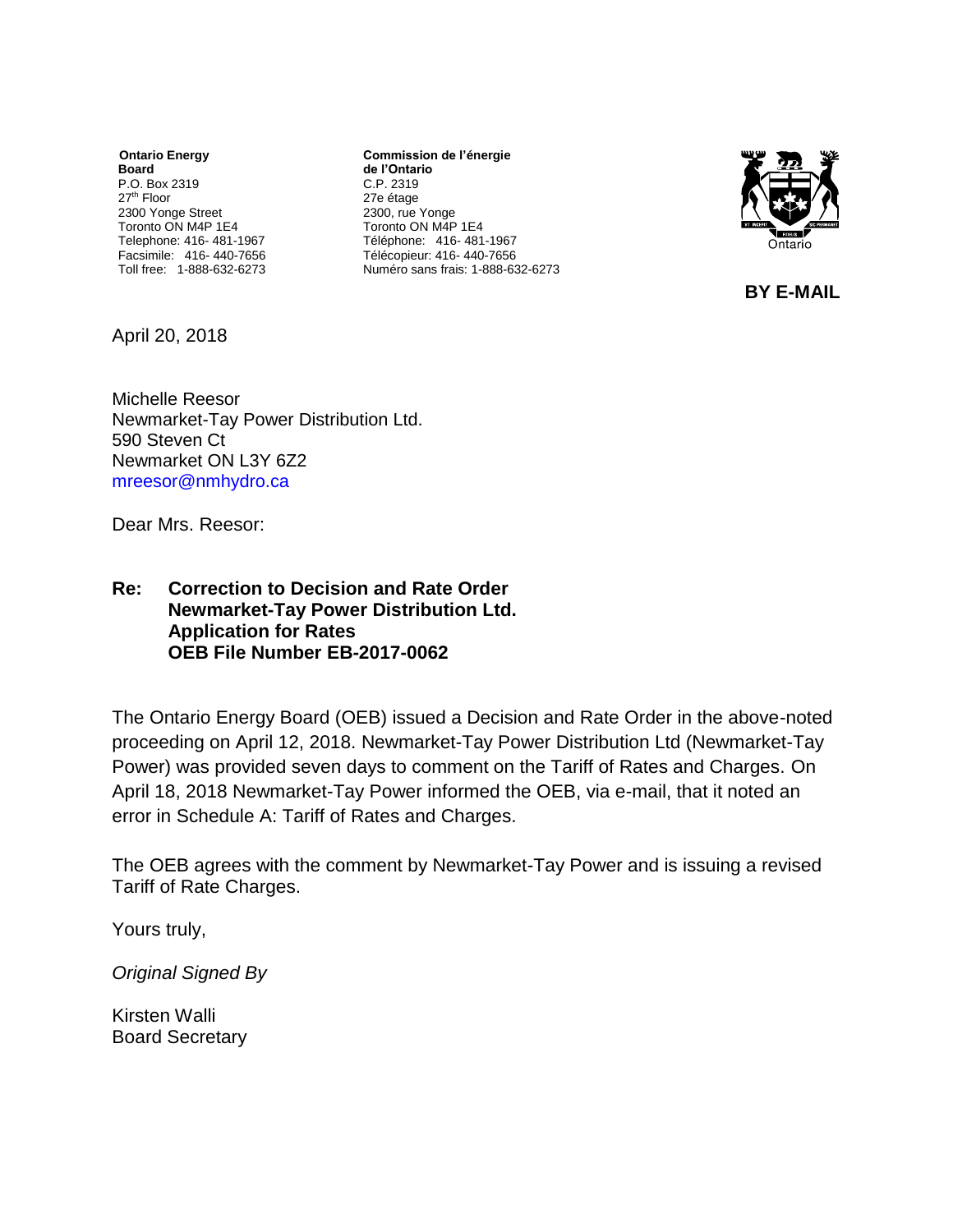**Schedule A**

**To Decision and Rate Order Revised Tariff of Rates and Charges OEB File No: EB-2017-0062 DATED: April 20, 2018**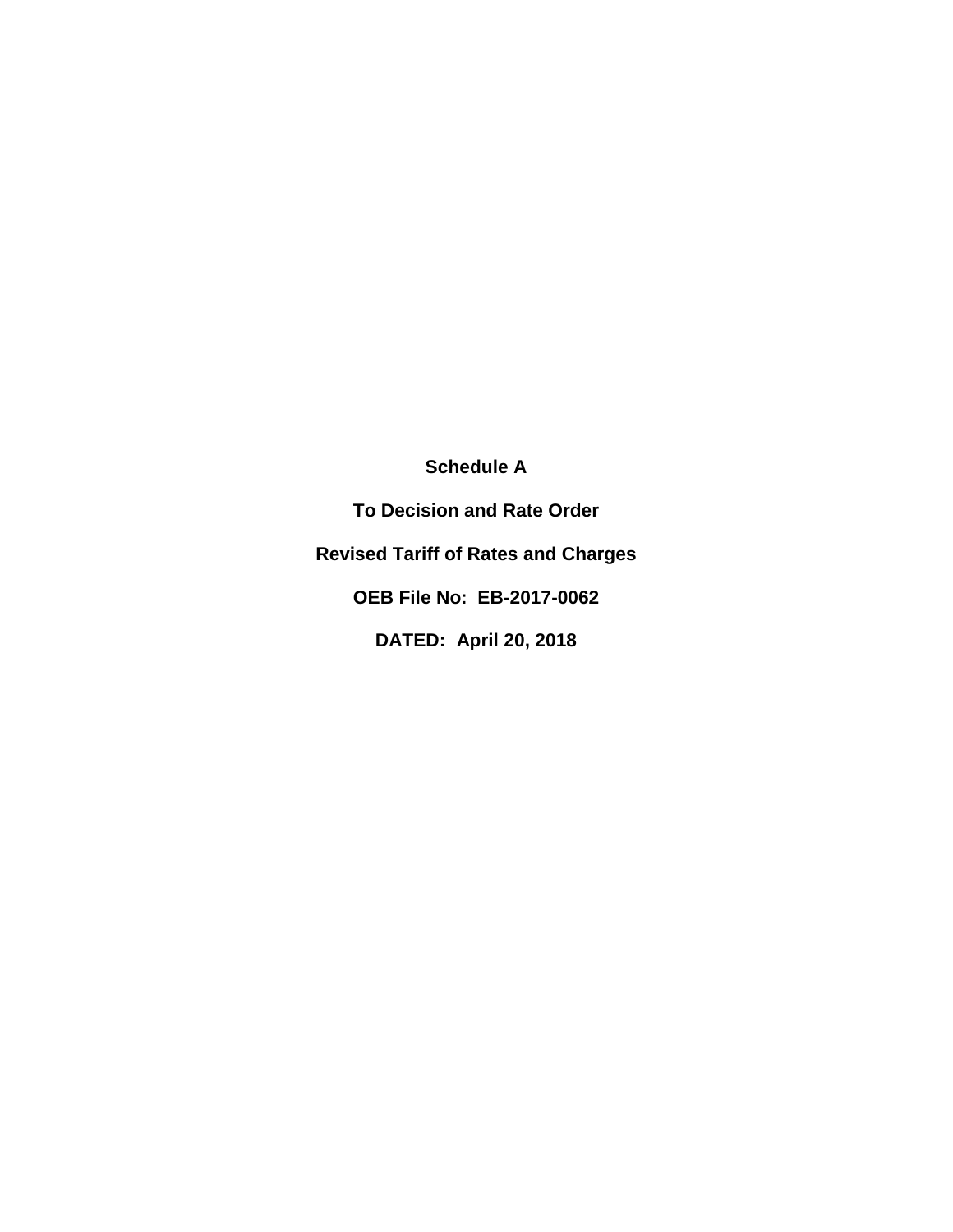**Effective and Implementation Date May 1, 2018 This schedule supersedes and replaces all previously approved schedules of Rates, Charges and Loss Factors**

**EB-2017-0062**

### **RESIDENTIAL SERVICE CLASSIFICATION**

This classification refers to the supply of electrical energy to customers residing in residential dwelling units. Energy is generally supplied as single phase, 3-wire, 60-Hertz, having nominal voltage of 120/240 Volts and up to 400 amps. There shall be only one delivery point to a dwelling. The Basic Connection for Residential consumers is defined as 100 amp 120/240 volt overhead service. A Residential building is supplied at one service voltage per land parcel. Class B consumers are defined in accordance with O. Reg. 429/04. Further servicing details are available in the distributor's Conditions of Service.

#### **APPLICATION**

The application of these rates and charges shall be in accordance with the Licence of the Distributor and any Code or Order of the Ontario Energy Board, and amendments thereto as approved by the Ontario Energy Board, which may be applicable to the administration of this schedule.

No rates and charges for the distribution of electricity and charges to meet the costs of any work or service done or furnished for the purpose of the distribution of electricity shall be made except as permitted by this schedule, unless required by the Distributor's Licence or a Code or Order of the Ontario Energy Board, and amendments thereto as approved by the Ontario Energy Board, or as specified herein.

Unless specifically noted, this schedule does not contain any charges for the electricity commodity, be it under the Regulated Price Plan, a contract with a retailer or the wholesale market price, as applicable. In addition, the charges in the MONTHLY RATES AND CHARGES - Regulatory Component of this schedule do not apply to a customer that is an embedded wholesale market participant.

It should be noted that this schedule does not list any charges, assessments or credits that are required by law to be invoiced by a distributor and that are not subject to Ontario Energy Board approval, such as the Debt Retirement Charge, the Global Adjustment and the HST.

### **MONTHLY RATES AND CHARGES - Delivery Component**

|        | 24.36  |
|--------|--------|
|        | (1.76) |
| \$     | 0.57   |
| \$/kWh | 0.0038 |
|        |        |
| \$/kWh | 0.0010 |
| \$/kWh | 0.0079 |
| \$/kWh | 0.0075 |
|        |        |
|        |        |

| Wholesale Market Service Rate (WMS) - not including CBR          | \$/kWh | 0.0032 |
|------------------------------------------------------------------|--------|--------|
| Capacity Based Recovery (CBR) - Applicable for Class B Customers | \$/kWh | 0.0004 |
| Rural or Remote Electricity Rate Protection Charge (RRRP)        | \$/kWh | 0.0003 |
| Standard Supply Service - Administrative Charge (if applicable)  |        | 0.25   |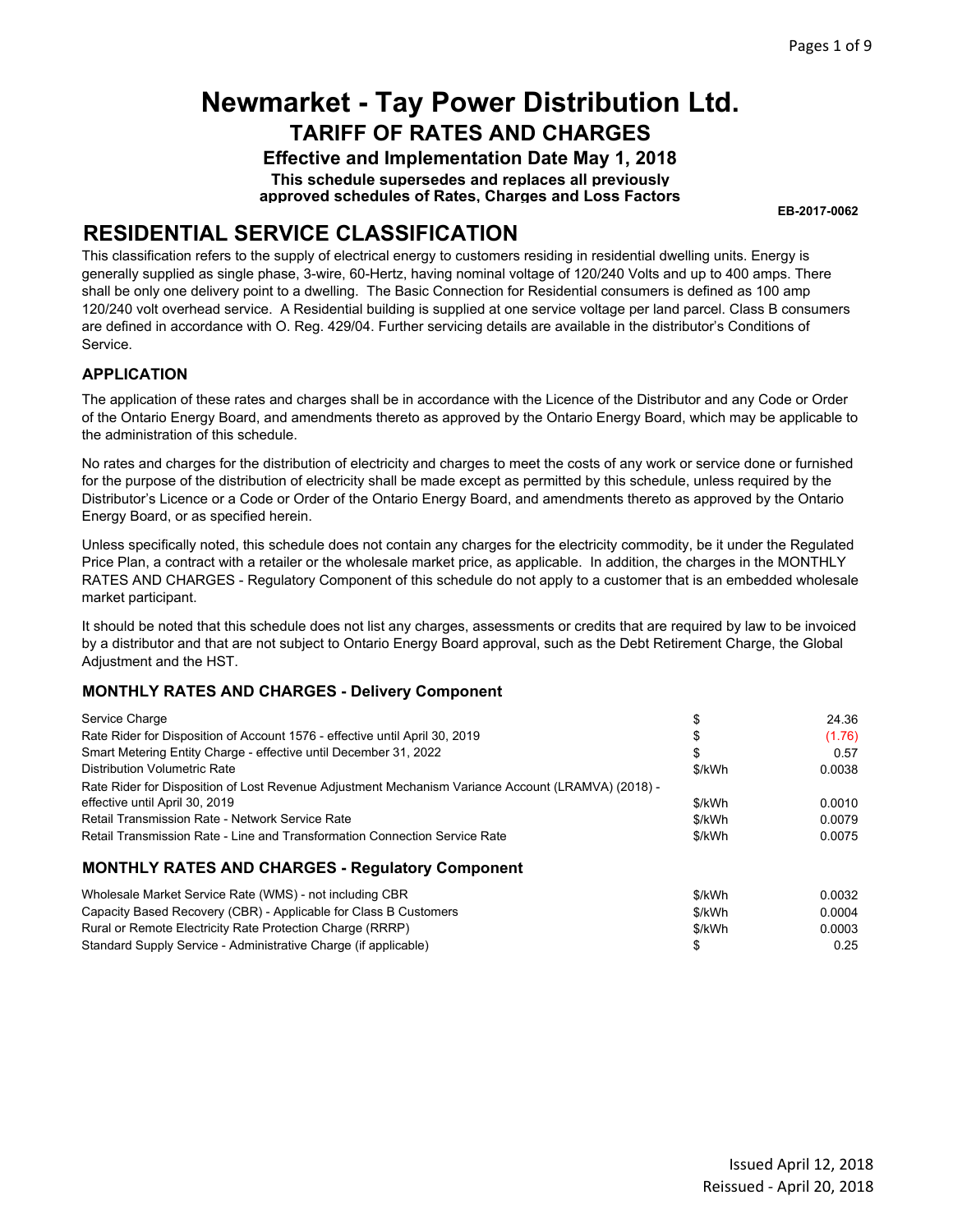**Effective and Implementation Date May 1, 2018**

**This schedule supersedes and replaces all previously approved schedules of Rates, Charges and Loss Factors**

**EB-2017-0062**

### **GENERAL SERVICE LESS THAN 50 KW SERVICE CLASSIFICATION**

This classification refers to the supply of electrical energy to a non residential account whose average monthly maximum demand is less than, or is forecast to be less than, 50 kW, and Town Houses and Condominiums that require centralized bulk metering. Class B consumers are defined in accordance with O. Reg. 429/04. Further servicing details are available in the distributor's Conditions of Service.

#### **APPLICATION**

The application of these rates and charges shall be in accordance with the Licence of the Distributor and any Code or Order of the Ontario Energy Board, and amendments thereto as approved by the Ontario Energy Board, which may be applicable to the administration of this schedule.

No rates and charges for the distribution of electricity and charges to meet the costs of any work or service done or furnished for the purpose of the distribution of electricity shall be made except as permitted by this schedule, unless required by the Distributor's Licence or a Code or Order of the Ontario Energy Board, and amendments thereto as approved by the Ontario Energy Board, or as specified herein.

Unless specifically noted, this schedule does not contain any charges for the electricity commodity, be it under the Regulated Price Plan, a contract with a retailer or the wholesale market price, as applicable. In addition, the charges in the MONTHLY RATES AND CHARGES - Regulatory Component of this schedule do not apply to a customer that is an embedded wholesale market participant.

It should be noted that this schedule does not list any charges, assessments or credits that are required by law to be invoiced by a distributor and that are not subject to Ontario Energy Board approval, such as the Debt Retirement Charge, the Global Adjustment and the HST.

#### **MONTHLY RATES AND CHARGES - Delivery Component**

| Service Charge                                                                                     |        | 30.73    |
|----------------------------------------------------------------------------------------------------|--------|----------|
| Smart Metering Entity Charge - effective until December 31, 2022                                   | \$     | 0.57     |
| Distribution Volumetric Rate                                                                       | \$/kWh | 0.0201   |
| Rate Rider for Disposition of Lost Revenue Adjustment Mechanism Variance Account (LRAMVA) (2018) - |        |          |
| effective until April 30, 2019                                                                     | \$/kWh | 0.0053   |
| Rate Rider for Disposition of Account 1576 - effective until April 30, 2019                        | \$/kWh | (0.0120) |
| Retail Transmission Rate - Network Service Rate                                                    | \$/kWh | 0.0072   |
| Retail Transmission Rate - Line and Transformation Connection Service Rate                         | \$/kWh | 0.0067   |
| <b>MONTHLY RATES AND CHARGES - Regulatory Component</b>                                            |        |          |
| Wholesale Market Service Rate (WMS) - not including CBR                                            | \$/kWh | 0.0032   |
| Capacity Based Recovery (CBR) - Applicable for Class B Customers                                   | \$/kWh | 0.0004   |
| Rural or Remote Electricity Rate Protection Charge (RRRP)                                          | \$/kWh | 0.0003   |

Rural or Remote Electricity Rate Protection Charge (RRRP) Standard Supply Service - Administrative Charge (if applicable)

\$ 0.25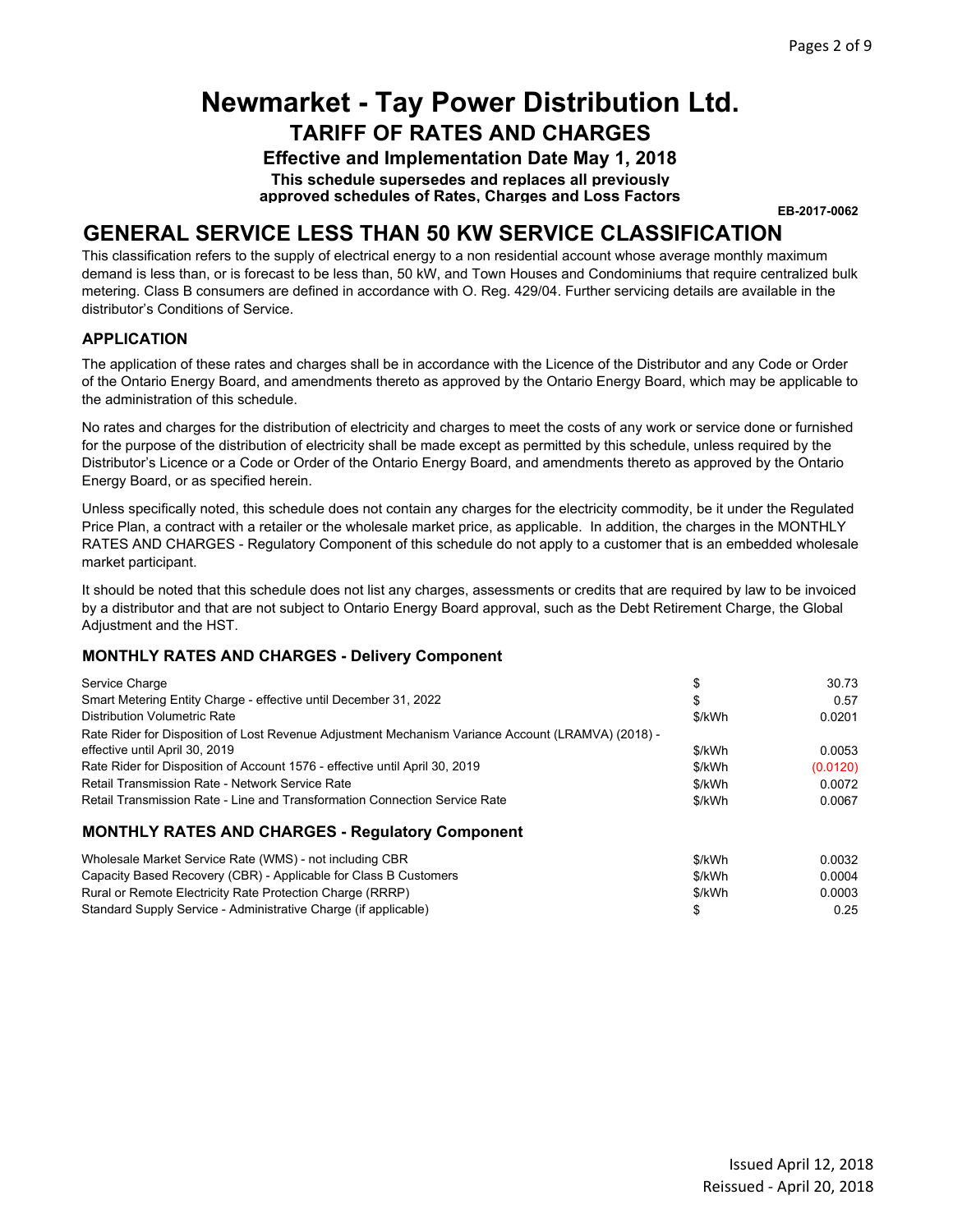**Effective and Implementation Date May 1, 2018**

**This schedule supersedes and replaces all previously approved schedules of Rates, Charges and Loss Factors**

**EB-2017-0062**

### **GENERAL SERVICE 50 TO 4,999 KW SERVICE CLASSIFICATION**

This classification applies to a non residential account whose average monthly maximum demand used for billing purposes is equal to or greater than, or is forecast to be equal or greater than, 50 kW but less than 5,000 kW. Note that for the application of the Retail Transmission Rate - Network Service Rate and the Retail Transmission Rate - Line and Transformation Connection Service Rate the following sub-classifications apply:

General Service 50 to 500 kW non-interval metered

General Service 50 to 500 kW interval metered

General Service greater than 500 to 5,000 kW interval metered.

Class A and Class B consumers are defined in accordance with O. Reg. 429/04. Further servicing details are available in the distributor's Conditions of Service.

#### **APPLICATION**

The application of these rates and charges shall be in accordance with the Licence of the Distributor and any Code or Order of the Ontario Energy Board, and amendments thereto as approved by the Ontario Energy Board, which may be applicable to the administration of this schedule.

No rates and charges for the distribution of electricity and charges to meet the costs of any work or service done or furnished for the purpose of the distribution of electricity shall be made except as permitted by this schedule, unless required by the Distributor's Licence or a Code or Order of the Ontario Energy Board, and amendments thereto as approved by the Ontario Energy Board, or as specified herein.

Unless specifically noted, this schedule does not contain any charges for the electricity commodity, be it under the Regulated Price Plan, a contract with a retailer or the wholesale market price, as applicable. In addition, the charges in the MONTHLY RATES AND CHARGES - Regulatory Component of this schedule do not apply to a customer that is an embedded wholesale market participant.

It should be noted that this schedule does not list any charges, assessments or credits that are required by law to be invoiced by a distributor and that are not subject to Ontario Energy Board approval, such as the Debt Retirement Charge, the Global Adjustment and the HST.

#### **MONTHLY RATES AND CHARGES - Delivery Component**

| Service Charge                                                                                     | \$     | 139.37   |
|----------------------------------------------------------------------------------------------------|--------|----------|
| Distribution Volumetric Rate - Thermal Demand Meter                                                | \$/kW  | 4.8078   |
| Distribution Volumetric Rate - Interval Meter                                                      | \$/kW  | 4.9422   |
| Rate Rider for Disposition of Lost Revenue Adjustment Mechanism Variance Account (LRAMVA) (2018) - |        |          |
| effective until April 30, 2019                                                                     | \$/kW  | 0.5493   |
| Rate Rider for Disposition of Account 1576 - effective until April 30, 2019                        | \$/kW  | (4.5352) |
| Retail Transmission Rate - Network Service Rate                                                    | \$/kW  | 2.8974   |
| Retail Transmission Rate - Line and Transformation Connection Service Rate                         | \$/kW  | 2.6417   |
| <b>MONTHLY RATES AND CHARGES - Regulatory Component</b>                                            |        |          |
| Wholesale Market Service Rate (WMS) - not including CBR                                            | \$/kWh | 0.0032   |
| Capacity Based Recovery (CBR) - Applicable for Class B Customers                                   | \$/kWh | 0.0004   |
| Rural or Remote Electricity Rate Protection Charge (RRRP)                                          | \$/kWh | 0.0003   |

Standard Supply Service - Administrative Charge (if applicable) \$ 0.25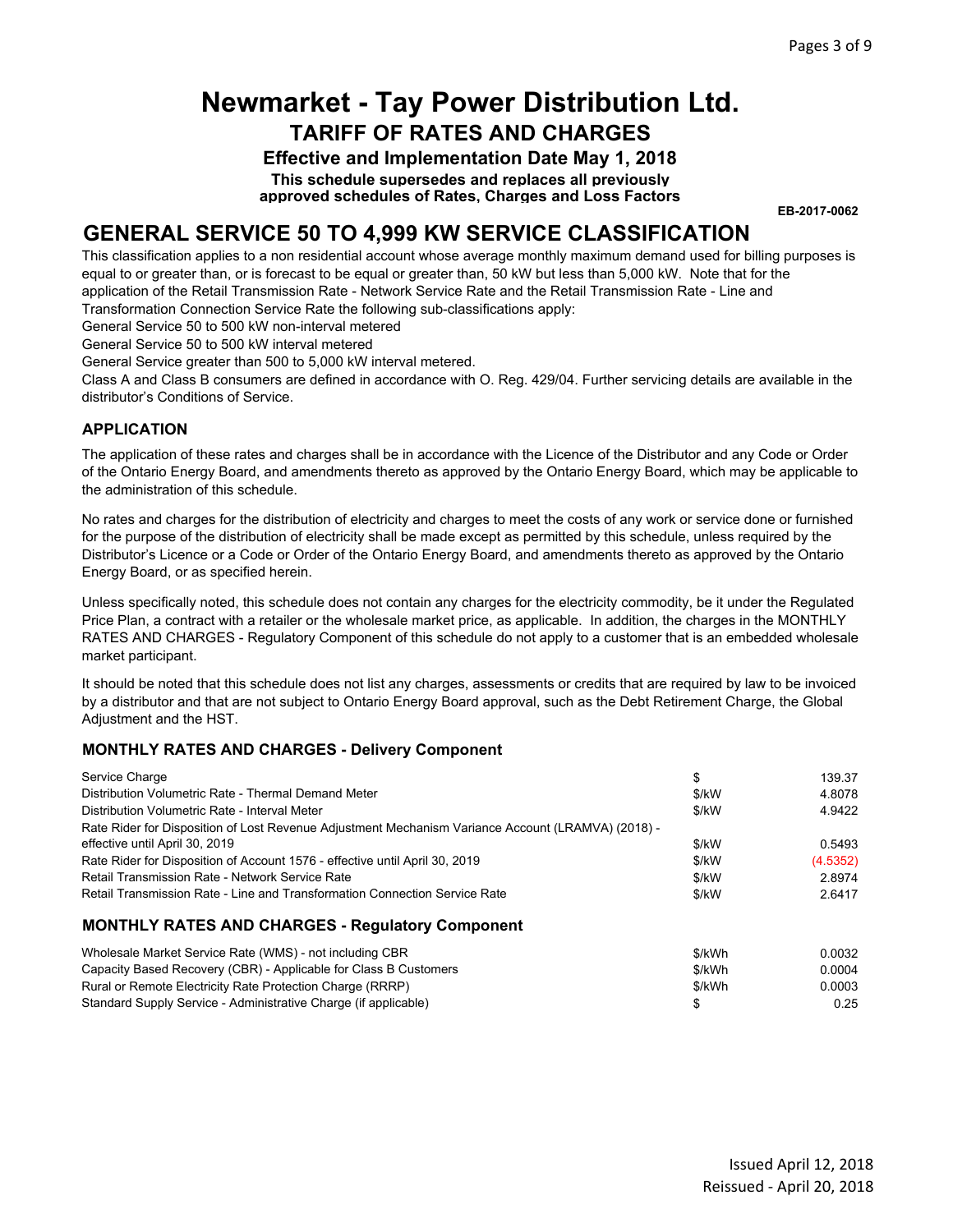**Effective and Implementation Date May 1, 2018**

**This schedule supersedes and replaces all previously approved schedules of Rates, Charges and Loss Factors**

**EB-2017-0062**

### **UNMETERED SCATTERED LOAD SERVICE CLASSIFICATION**

This classification applies to an account taking electricity at 750 volts or less whose average monthly maximum demand is less than, or is forecast to be less than, 50 kW and the consumption is unmetered. Such connections include cable TV power packs, bus shelters, telephone booths, traffic lights, railway crossings, etc. The level of the consumption will be agreed to by the distributor and the customer, based on detailed manufacturer information/ documentation with regard to electrical consumption of the unmetered load or periodic monitoring of actual consumption. Class B consumers are defined in accordance with O. Reg. 429/04. Further servicing details are available in the distributor's Conditions of Service.

### **APPLICATION**

The application of these rates and charges shall be in accordance with the Licence of the Distributor and any Code or Order of the Ontario Energy Board, and amendments thereto as approved by the Ontario Energy Board, which may be applicable to the administration of this schedule.

No rates and charges for the distribution of electricity and charges to meet the costs of any work or service done or furnished for the purpose of the distribution of electricity shall be made except as permitted by this schedule, unless required by the Distributor's Licence or a Code or Order of the Ontario Energy Board, and amendments thereto as approved by the Ontario Energy Board, or as specified herein.

Unless specifically noted, this schedule does not contain any charges for the electricity commodity, be it under the Regulated Price Plan, a contract with a retailer or the wholesale market price, as applicable. In addition, the charges in the MONTHLY RATES AND CHARGES - Regulatory Component of this schedule do not apply to a customer that is an embedded wholesale market participant.

It should be noted that this schedule does not list any charges, assessments or credits that are required by law to be invoiced by a distributor and that are not subject to Ontario Energy Board approval, such as the Debt Retirement Charge, the Global Adjustment and the HST.

### **MONTHLY RATES AND CHARGES - Delivery Component**

| Service Charge                                                              |        | 17.75    |
|-----------------------------------------------------------------------------|--------|----------|
| <b>Distribution Volumetric Rate</b>                                         | \$/kWh | 0.0204   |
| Rate Rider for Disposition of Account 1576 - effective until April 30, 2019 | \$/kWh | (0.0132) |
| Retail Transmission Rate - Network Service Rate                             | \$/kWh | 0.0071   |
| Retail Transmission Rate - Line and Transformation Connection Service Rate  | \$/kWh | 0.0067   |
| <b>MONTHLY RATES AND CHARGES - Regulatory Component</b>                     |        |          |
| Wholesale Market Service Rate (WMS) - not including CBR                     | \$/kWh | 0.0032   |
| Capacity Based Recovery (CBR) - Applicable for Class B Customers            | \$/kWh | 0.0004   |
| Rural or Remote Electricity Rate Protection Charge (RRRP)                   | \$/kWh | 0.0003   |
| Standard Supply Service - Administrative Charge (if applicable)             | \$     | 0.25     |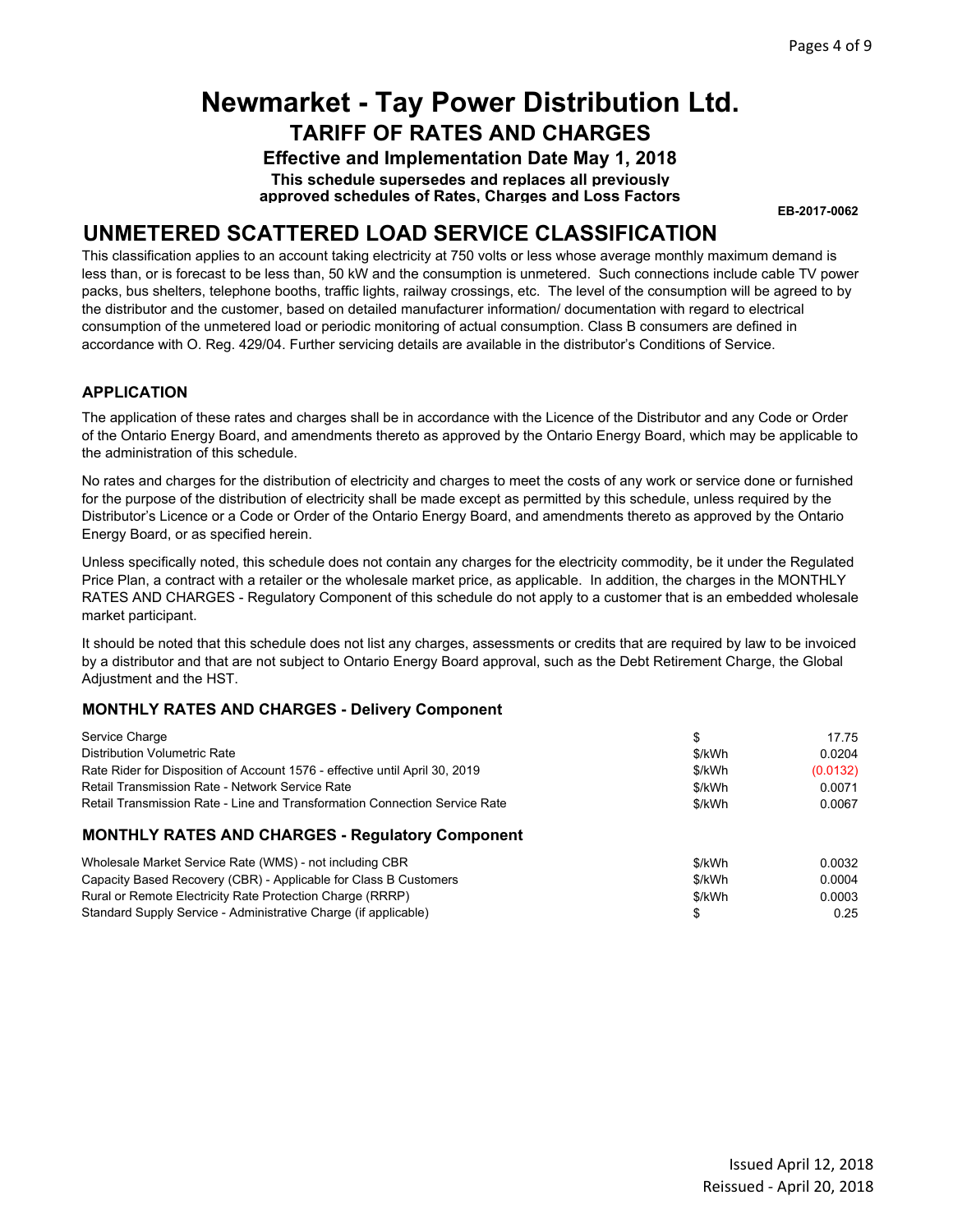**Effective and Implementation Date May 1, 2018**

**This schedule supersedes and replaces all previously approved schedules of Rates, Charges and Loss Factors**

**EB-2017-0062**

### **SENTINEL LIGHTING SERVICE CLASSIFICATION**

This classification refers to privately owned roadway lighting controlled by photo cells. Consumption is based on calculated connected load times the required lighting hours. Class B consumers are defined in accordance with O. Reg. 429/04. Further servicing details are available in the distributor's Conditions of Service.

#### **APPLICATION**

The application of these rates and charges shall be in accordance with the Licence of the Distributor and any Code or Order of the Ontario Energy Board, and amendments thereto as approved by the Ontario Energy Board, which may be applicable to the administration of this schedule.

No rates and charges for the distribution of electricity and charges to meet the costs of any work or service done or furnished for the purpose of the distribution of electricity shall be made except as permitted by this schedule, unless required by the Distributor's Licence or a Code or Order of the Ontario Energy Board, and amendments thereto as approved by the Ontario Energy Board, or as specified herein.

Unless specifically noted, this schedule does not contain any charges for the electricity commodity, be it under the Regulated Price Plan, a contract with a retailer or the wholesale market price, as applicable. In addition, the charges in the MONTHLY RATES AND CHARGES - Regulatory Component of this schedule do not apply to a customer that is an embedded wholesale market participant.

It should be noted that this schedule does not list any charges, assessments or credits that are required by law to be invoiced by a distributor and that are not subject to Ontario Energy Board approval, such as the Debt Retirement Charge, the Global Adjustment and the HST.

### **MONTHLY RATES AND CHARGES - Delivery Component**

| Service Charge                                                              | \$     | 3.27     |
|-----------------------------------------------------------------------------|--------|----------|
| Distribution Volumetric Rate                                                | \$/kW  | 12.5269  |
| Rate Rider for Disposition of Account 1576 - effective until April 30, 2019 | \$/kW  | (4.1248) |
| <b>Retail Transmission Rate - Network Service Rate</b>                      | \$/kW  | 2.1860   |
| Retail Transmission Rate - Line and Transformation Connection Service Rate  | \$/kW  | 2.0843   |
| <b>MONTHLY RATES AND CHARGES - Regulatory Component</b>                     |        |          |
| Wholesale Market Service Rate (WMS) - not including CBR                     | \$/kWh | 0.0032   |
| Capacity Based Recovery (CBR) - Applicable for Class B Customers            | \$/kWh | 0.0004   |
| Rural or Remote Electricity Rate Protection Charge (RRRP)                   | \$/kWh | 0.0003   |
| Standard Supply Service - Administrative Charge (if applicable)             |        | 0.25     |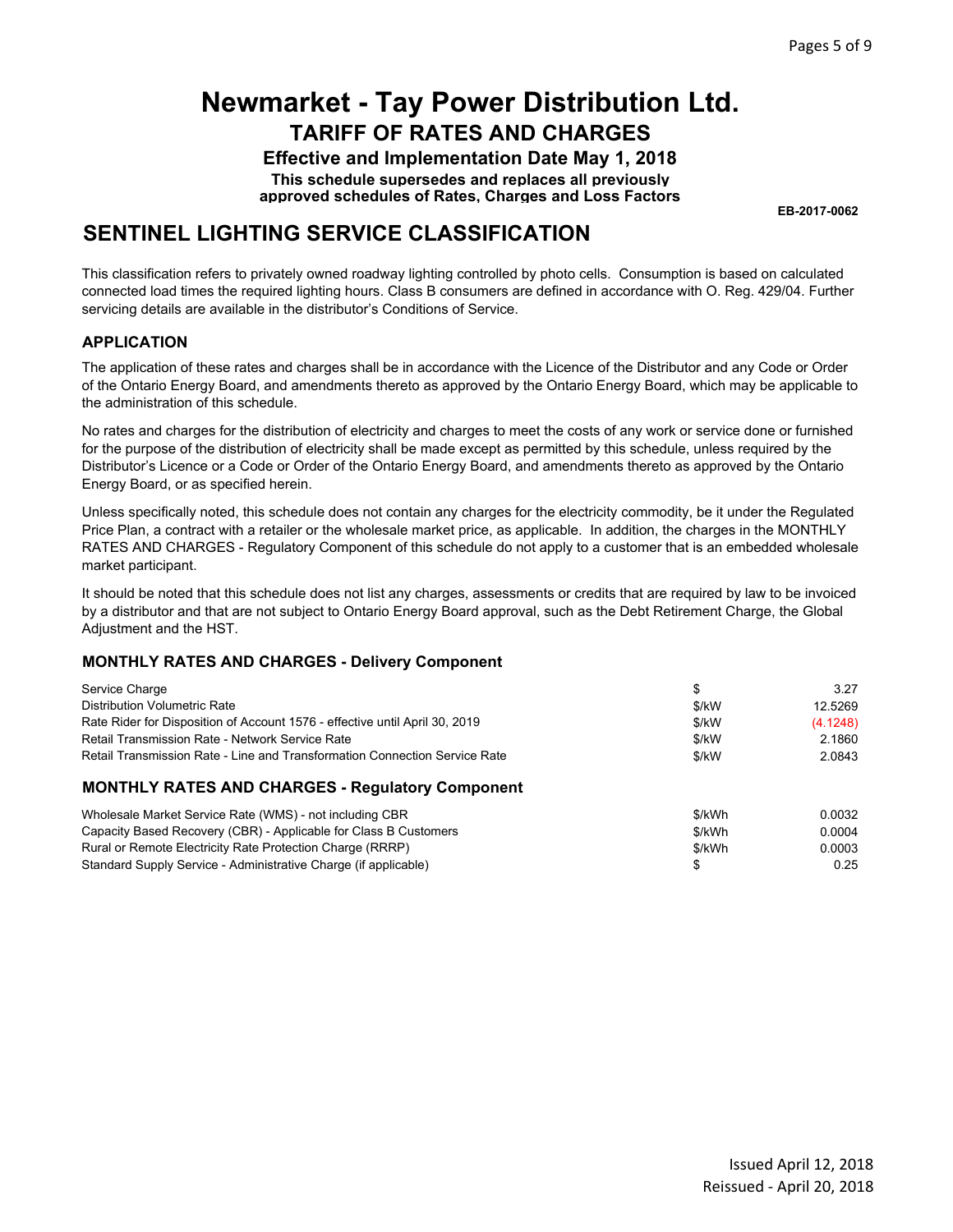**Effective and Implementation Date May 1, 2018**

**This schedule supersedes and replaces all previously approved schedules of Rates, Charges and Loss Factors**

**EB-2017-0062**

### **STREET LIGHTING SERVICE CLASSIFICATION**

This classification refers to municipal lighting, Ministry of Transportation operation controlled by photo cells. Consumption is as per Ontario Energy Board street lighting load shape. Class B consumers are defined in accordance with O. Reg. 429/04. Further servicing details are available in the distributor's Conditions of Service.

#### **APPLICATION**

The application of these rates and charges shall be in accordance with the Licence of the Distributor and any Code or Order of the Ontario Energy Board, and amendments thereto as approved by the Ontario Energy Board, which may be applicable to the administration of this schedule.

No rates and charges for the distribution of electricity and charges to meet the costs of any work or service done or furnished for the purpose of the distribution of electricity shall be made except as permitted by this schedule, unless required by the Distributor's Licence or a Code or Order of the Ontario Energy Board, and amendments thereto as approved by the Ontario Energy Board, or as specified herein.

Unless specifically noted, this schedule does not contain any charges for the electricity commodity, be it under the Regulated Price Plan, a contract with a retailer or the wholesale market price, as applicable. In addition, the charges in the MONTHLY RATES AND CHARGES - Regulatory Component of this schedule do not apply to a customer that is an embedded wholesale market participant.

It should be noted that this schedule does not list any charges, assessments or credits that are required by law to be invoiced by a distributor and that are not subject to Ontario Energy Board approval, such as the Debt Retirement Charge, the Global Adjustment and the HST.

#### **MONTHLY RATES AND CHARGES - Delivery Component**

Standard Supply Service - Administrative Charge (if applicable)

| Service Charge                                                                                                | \$      | 3.21     |
|---------------------------------------------------------------------------------------------------------------|---------|----------|
| Distribution Volumetric Rate                                                                                  | \$/kW   | 15.9651  |
| Rate Rider for Disposition of Lost Revenue Adjustment Mechanism Variance Account (LRAMVA) (2018) -            | \$/kW   | 10.2771  |
| effective until April 30, 2019<br>Rate Rider for Disposition of Account 1576 - effective until April 30, 2019 | \$/kW   | (5.1838) |
| Retail Transmission Rate - Network Service Rate                                                               | $$$ /kW | 2.2062   |
| Retail Transmission Rate - Line and Transformation Connection Service Rate                                    | \$/kW   | 2.0399   |
| <b>MONTHLY RATES AND CHARGES - Regulatory Component</b>                                                       |         |          |
| Wholesale Market Service Rate (WMS) - not including CBR                                                       | \$/kWh  | 0.0032   |
| Capacity Based Recovery (CBR) - Applicable for Class B Customers                                              | \$/kWh  | 0.0004   |
| Rural or Remote Electricity Rate Protection Charge (RRRP)                                                     | \$/kWh  | 0.0003   |

\$ 0.25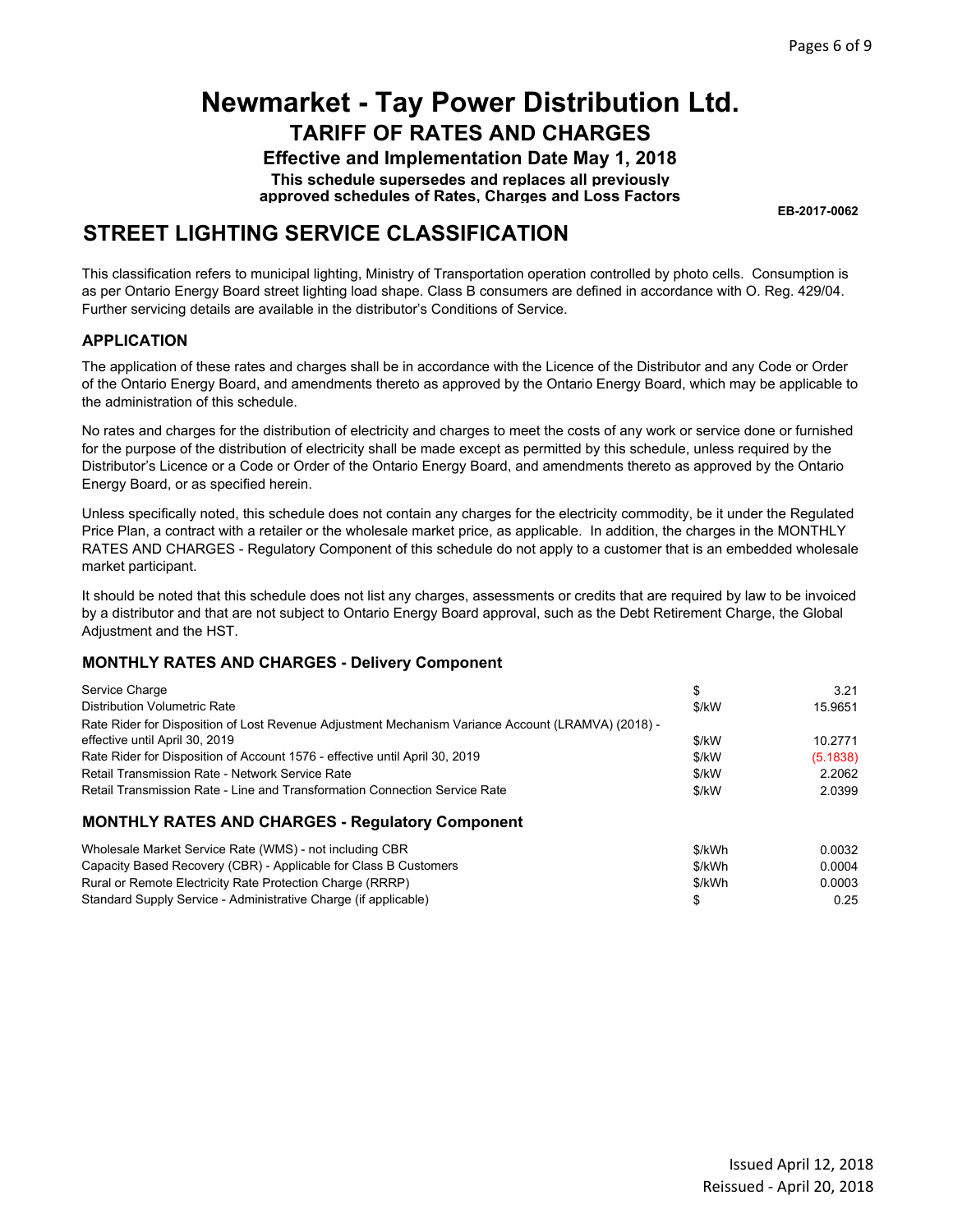**Effective and Implementation Date May 1, 2018 This schedule supersedes and replaces all previously**

**approved schedules of Rates, Charges and Loss Factors**

**EB-2017-0062**

### **microFIT SERVICE CLASSIFICATION**

This classification applies to an electricity generation facility contracted under the Independent Electricity System Operator's microFIT program and connected to the distributor's distribution system. Further servicing details are available in the distributor's Conditions of Service.

#### **APPLICATION**

The application of these rates and charges shall be in accordance with the Licence of the Distributor and any Code or Order of the Ontario Energy Board, and amendments thereto as approved by the Ontario Energy Board, which may be applicable to the administration of this schedule.

No rates and charges for the distribution of electricity and charges to meet the costs of any work or service done or furnished for the purpose of the distribution of electricity shall be made except as permitted by this schedule, unless required by the Distributor's Licence or a Code or Order of the Ontario Energy Board, and amendments thereto as approved by the Ontario Energy Board, or as specified herein.

Unless specifically noted, this schedule does not contain any charges for the electricity commodity, be it under the Regulated Price Plan, a contract with a retailer or the wholesale market price, as applicable.

It should be noted that this schedule does not list any charges, assessments or credits that are required by law to be invoiced by a distributor and that are not subject to Ontario Energy Board approval, such as the Debt Retirement Charge, the Global Adjustment and the HST.

#### **MONTHLY RATES AND CHARGES - Delivery Component**

Service Charge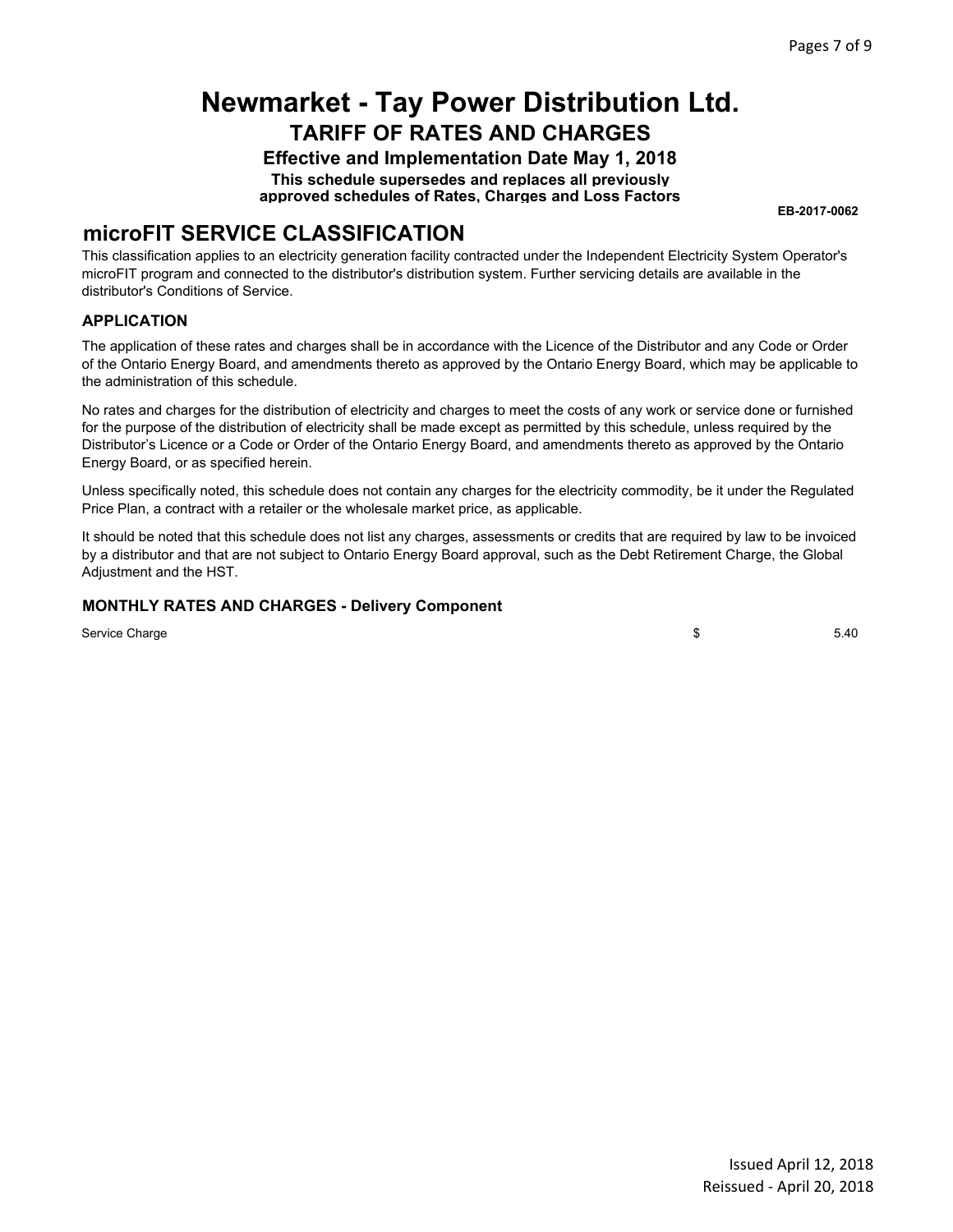**EB-2017-0062**

## **Newmarket - Tay Power Distribution Ltd. TARIFF OF RATES AND CHARGES**

**Effective and Implementation Date May 1, 2018**

**This schedule supersedes and replaces all previously**

**approved schedules of Rates, Charges and Loss Factors**

**ALLOWANCES**

| Transformer Allowance for Ownership - per kW of billing demand/month                    | \$/kW | (0.85) |
|-----------------------------------------------------------------------------------------|-------|--------|
| Primary Metering Allowance for Transformer Losses - applied to measured demand & energy | %     | (1.00) |

## **SPECIFIC SERVICE CHARGES**

The application of these rates and charges shall be in accordance with the Licence of the Distributor and any Code or Order of the Ontario Energy Board, and amendments thereto as approved by the Ontario Energy Board, which may be applicable to the administration of this schedule.

No charges to meet the costs of any work or service done or furnished for the purpose of the distribution of electricity shall be made except as permitted by this schedule, unless required by the Distributor's Licence or a Code or Order of the Ontario Energy Board, and amendments thereto as approved by the Ontario Energy Board, or as specified herein.

It should be noted that this schedule does not list any charges, assessments, or credits that are required by law to be invoiced by a distributor and that are not subject to Ontario Energy Board approval, such as the Debt Retirement Charge, the Global Adjustment and the HST.

#### **Customer Administration**

| Arrears certificate                                                                                           | \$            | 15.00    |
|---------------------------------------------------------------------------------------------------------------|---------------|----------|
| Statement of account                                                                                          | \$            | 15.00    |
| Duplicate invoices for previous billing                                                                       | \$            | 15.00    |
| Request for other billing information                                                                         | \$            | 15.00    |
| Easement letter                                                                                               | \$            | 15.00    |
| Account history                                                                                               | \$            | 15.00    |
| Credit reference letter                                                                                       | \$            | 15.00    |
| Credit check (plus credit agency costs)                                                                       | \$            | 15.00    |
| Returned cheque (plus bank charges)                                                                           | \$            | 15.00    |
| Legal letter charge                                                                                           | \$            | 15.00    |
| Special meter reads                                                                                           | \$            | 30.00    |
| Account set up charge/change of occupancy charge (plus credit agency costs if applicable) - residential       | \$            | 26.00    |
| Meter dispute charge plus Measurement Canada fees (if meter found correct)                                    | \$            | 30.00    |
| <b>Non-Payment of Account</b>                                                                                 |               |          |
| Late payment - per month                                                                                      | $\frac{0}{0}$ | 1.50     |
| Late payment - per annum                                                                                      | %             | 19.56    |
| Collection of account charge - no disconnection                                                               | \$            | 23.00    |
| Disconnect/reconnect at meter - during regular hours                                                          | \$            | 50.00    |
| Disconnect/reconnect at meter - after regular hours                                                           | \$            | 185.00   |
| Disconnect/reconnect at pole - during regular hours                                                           | \$            | 185.00   |
| Disconnect/reconnect at pole - after regular hours                                                            | \$            | 415.00   |
| Install/remove load control device - during regular hours                                                     | \$            | 50.00    |
| Install/remove load control device - after regular hours                                                      | \$            | 185.00   |
| Other                                                                                                         |               |          |
| Service call - customer owned equipment                                                                       | \$            | 30.00    |
| Service call - after regular hours                                                                            | \$            | 165.00   |
| Temporary service - install & remove - underground - no transformer                                           | \$            | 500.00   |
| Temporary service - install & remove - overhead - no transformer                                              | \$            | 300.00   |
| Temporary service - install & remove - overhead - with transformer                                            | \$            | 1,000.00 |
| Specific charge for access to the power poles - \$/pole/year<br>(with the exception of wireless attachements) | \$            | 22.35    |